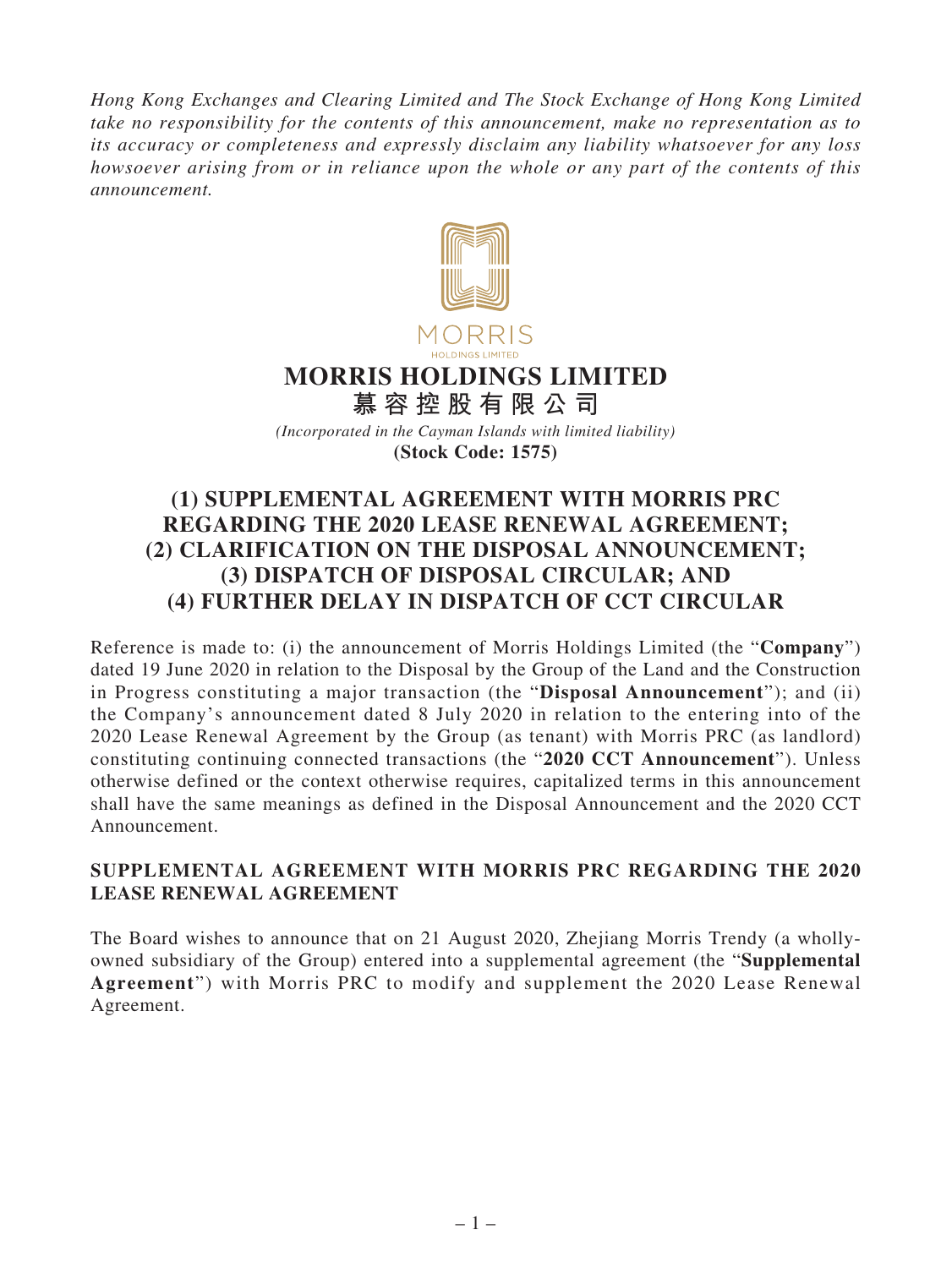Under the original terms of the 2020 Lease Renewal Agreement, the Renewal Period was originally fixed for the three-year period commencing on the date of signing of the 2020 Lease Agreements. Under the Supplemental Agreement, it was agreed by Zhejiang Morris Trendy and Morris PRC that:

- (a) The Renewal Period shall be re-fixed for the three years running from 17 March 2020 to 16 March 2023.
- (b) The annual rents for the 2020 Leased Properties between 17 March 2020 and the day immediately preceding the date of signing of the 2020 Lease Agreements shall remain as the old rental rates as fixed in the 2017 Lease Agreements (i.e. RMB5,393,808 per annum). The increased annual rents at the new rate of RMB14,383,488 only comes into effect on the date of signing of the 2020 Lease Agreements and up to 16 March 2023.
- (c) To cater for the change in the Renewal Period, the Revised Annual Cap for the year ending 31 December 2023 was re-fixed at RMB10,194,000, on the basis that the 2020 Lease Agreements shall end on 16 March 2023. The Revised Annual Caps for the years ending 31 December 2020, 2021 and 2022 are unchanged and remain at RMB16,020,000, RMB21,622,000 and RMB21,622,000.

Save and except for the changes stated above, all other terms and conditions of the 2020 Lease Renewal Agreement remain unchanged and are in full force and effect in all respects.

### **CLARIFICATION ON THE DISPOSAL ANNOUNCEMENT**

Reference is made to the first paragraph on page 3 of the Disposal Announcement, which stated that "*The carrying value of the Disposal Assets (comprising both the Land and the Construction in Progress) as at 25 May 2020 amounted to approximately RMB69.19 million (HK\$76.11 million).*"

The Company wishes to clarify that the quoted sentence above contains an inadvertent typographical mistake and should instead read as follows: "*The carrying value of the Construction in Progress as at 25 May 2020 amounted to approximately RMB69.19 million (HK\$76.11 million).*"